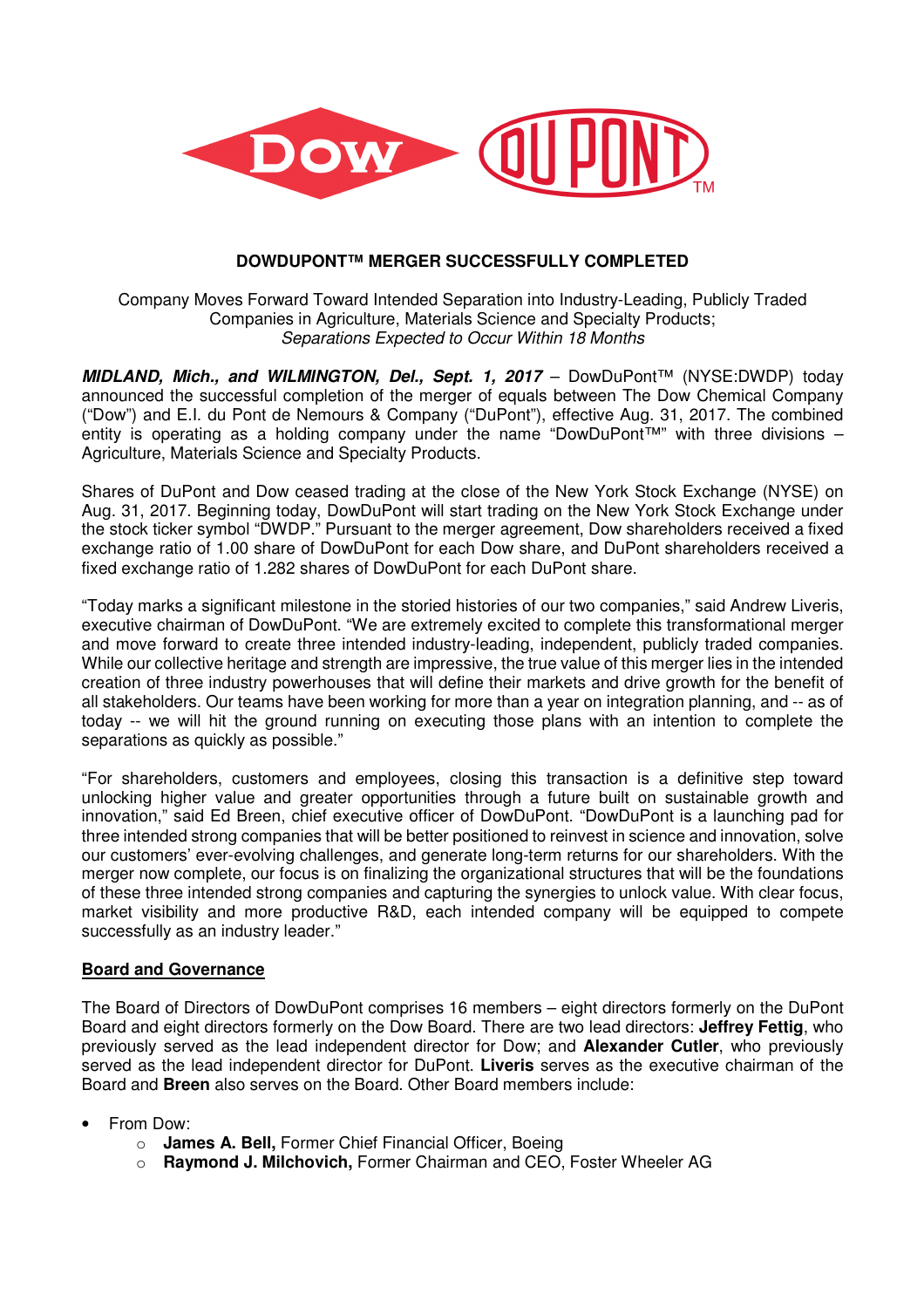- o **Paul Polman,** CEO, Unilever PLC and Unilever N.V.
- o **Dennis H. Reilley,** Non-Executive Chairman, Marathon Oil Corp.
- o **James M. Ringler,** Chairman, Teradata Corporation
- o **Ruth G. Shaw,** Former Group Executive, Public Policy and President, Duke Nuclear
- From DuPont:
	- o **Lamberto Andreotti**, Former Chair of the Board and CEO of Bristol-Myers Squibb Company
	- o **Robert A. Brown**, President of Boston University
	- o **Marillyn A. Hewson**, Chairman, President, and Chief Executive Officer of Lockheed Martin **Corporation**
	- o **Lois D. Juliber**, Former Vice Chairman and Chief Operating Officer of Colgate-Palmolive Company
	- o **Lee M. Thomas**, Former Chairman and Chief Executive Officer of Rayonier Inc.
	- o **Patrick J. Ward,** Chief Financial Officer of Cummins, Inc.

Three Advisory Committees have been established by the DowDuPont Board, chartered to generally oversee the establishment of each of the Agriculture, Materials Science (Dow) and Specialty Products divisions in preparation for the separations. Additionally, each Advisory Committee will develop a capital structure in accordance with the guiding principles set forth in the Bylaws, and designate the future chief executive officer and leadership team of its respective intended company.

# **DowDuPont Officers**

As previously announced, DowDuPont will be led by a proven leadership team that reflects the strengths and capabilities of both companies. Along with Liveris and Breen, it includes the following executives:

- Howard Ungerleider, Chief Financial Officer
- Stacy Fox, General Counsel and Corporate Secretary
- Charles J. Kalil, Special Counsellor to the Executive Chairman, General Counsel for the Materials Science Division
- James C. Collins, Jr., Chief Operating Officer for the Agriculture Division
- Jim Fitterling, Chief Operating Officer for the Materials Science Division
- Marc Doyle, Chief Operating Officer for the Specialty Products Division

## **Unlocking Value for All Stakeholders**

By merging the highly complementary portfolios of Dow and DuPont and subsequently creating intended industry leaders, DowDuPont expects to maximize value for all its stakeholders.

- Shareholders are expected to benefit from the stronger, focused investment profile of each intended company and substantial cost synergies, as well as from long-term growth and sustainable value creation following the intended separations into three independent companies. The transaction is expected to result in run-rate cost synergies of approximately \$3 billion and the potential for approximately \$1 billion in growth synergies. The company expects to reach 100 percent run rate on the cost synergies within the first 24 months of merger closing.
- Customers will benefit from superior solutions and expanded product offerings. By combining the complementary strengths of Dow and DuPont, each intended company will be able to respond faster and more effectively to rapidly changing conditions with innovative products and greater choice.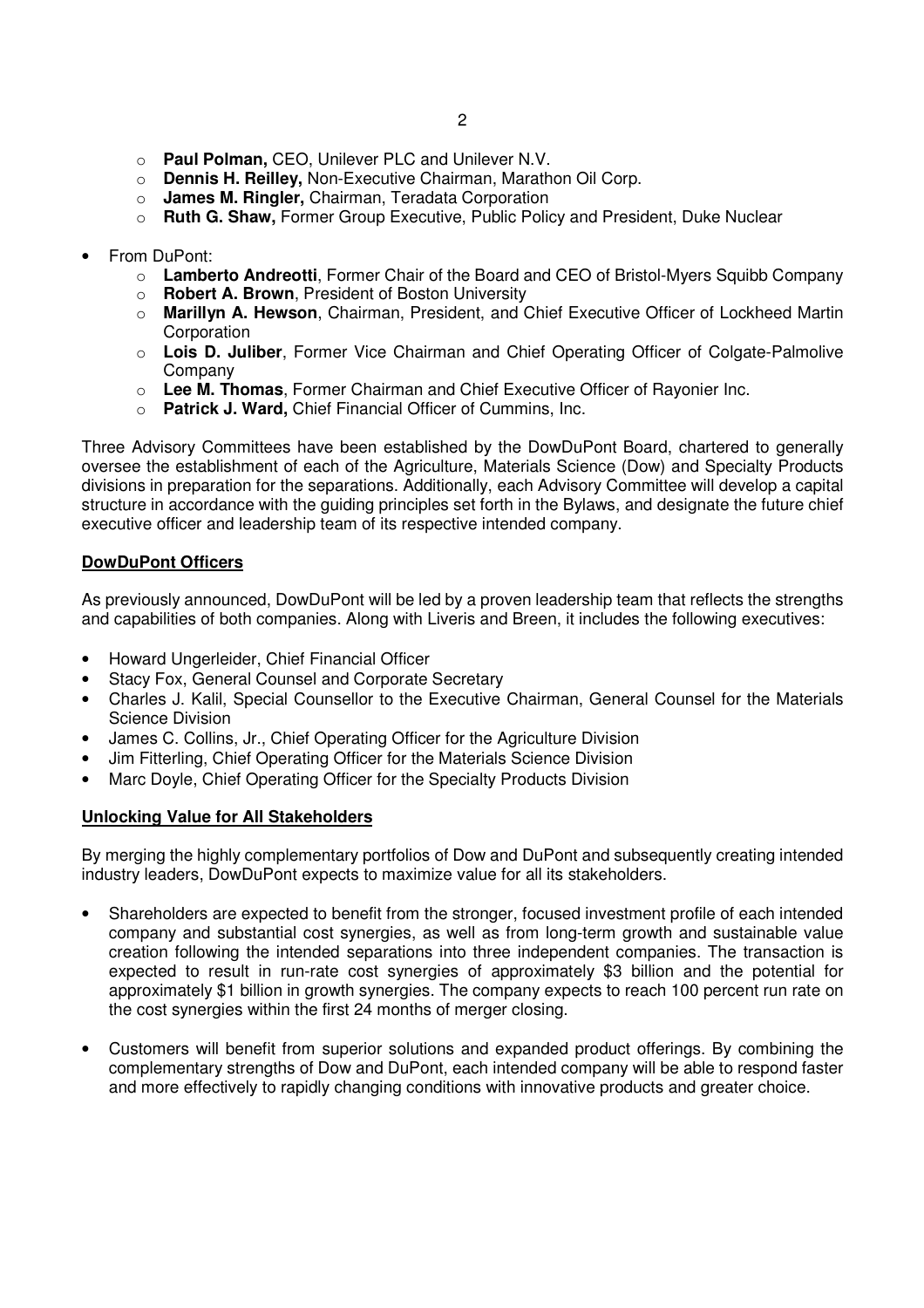• Employees will benefit from being part of these intended highly focused and competitive industryleaders, built for sustainable, long-term growth – which will create opportunities for our businesses and opportunities for our people.

## **Paths to Separation**

Dow and DuPont leaders and integration teams are developing the future state operating models and organizational designs that will support the refined strategy of each intended company. Once each division has its own processes, people, assets, systems and licenses in place to operate independently from the parent company, DowDuPont intends to separate the divisions to stand within their own legal entities, subject to Board approval and any regulatory approvals. The intended separations are expected to occur within 18 months.

The intended companies are expected to include:

- **A leading Agriculture Company** that brings together the strengths of DuPont Pioneer, DuPont Crop Protection and Dow AgroSciences to better serve growers around the world with a superior portfolio of solutions, greater choice and competitive price for value. The combined capabilities and highly productive innovation engine will enable the intended Agriculture Company to bring a broader suite of products to the market faster, so it can be an even better partner to growers, delivering innovation and helping them to increase their productivity and profitability. The intended Agriculture Company will be headquartered in Wilmington, Delaware, with global business centers in Johnston, Iowa, and Indianapolis, Indiana.
- **A leading Materials Science Company, to be named Dow** that will consist of the businesses comprising the following current Dow operating segments: Performance Plastics, Performance Materials & Chemicals, Infrastructure Solutions and Consumer Solutions (Consumer Care and Dow Automotive Systems; Dow Electronic Materials is intended to go to the Specialty Products Company), as well as DuPont's current Performance Materials operating segment. The intended Materials Science Company will offer the strongest and broadest chemistry and polymers toolkit in the industry, with the scale and competitive capabilities to enable truly differentiated solutions for customers in high-growth end markets, including packaging, transportation and infrastructure. The intended Materials Science Company will be headquartered in Midland, Michigan.
- **A leading Specialty Products Company** that will consist of powerful, market-leading businesses including DuPont Protection Solutions, Sustainable Solutions, Industrial Biosciences and Nutrition & Health, which will integrate the Health and Nutrition business from FMC pending the close of that transaction; as well as Electronic Technologies, which combines DuPont's Electronics & Communications business with Dow's Electronic Materials business unit. The intended Specialty Products Company will be an innovation leader composed of technology-driven specialty businesses with highly differentiated products and solutions that transform industries and everyday life. The intended Specialty Products Company will be headquartered in Wilmington, Delaware.

As announced, the DowDuPont Board is conducting a comprehensive portfolio review to assess current business facts and leverage the knowledge gained over the past year and a half to capture any material value-enhancing opportunities in preparation for the intended creation of industry-leading companies.

Klein and Company, Lazard and Morgan Stanley & Co. LLC served as Dow's financial advisors for the transaction, with Weil, Gotshal & Manges LLP acting as its legal advisor.

Evercore and Goldman, Sachs & Co. served as DuPont's financial advisors for the transaction, with Skadden, Arps, Slate, Meagher & Flom LLP acting as its legal advisor.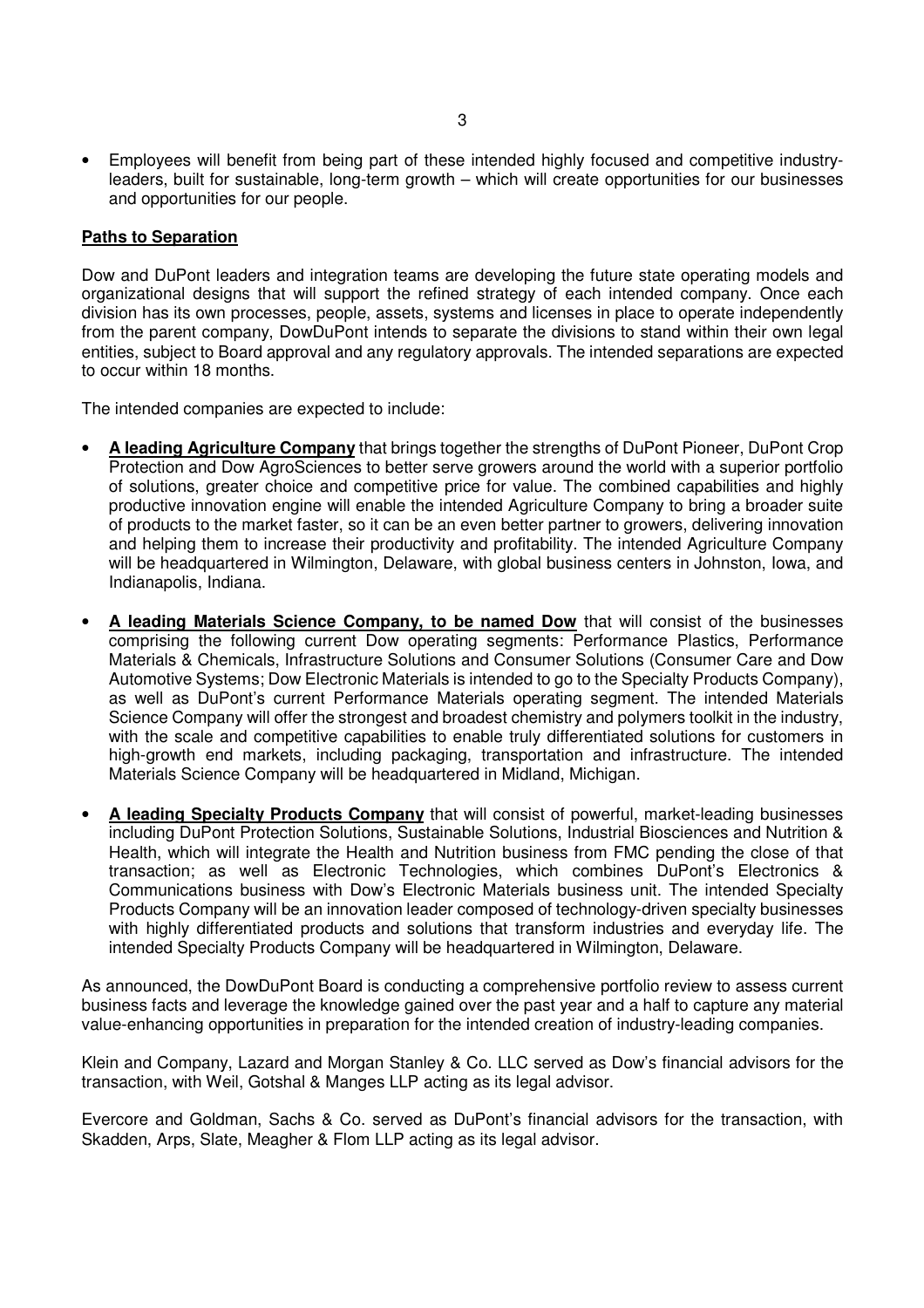#### **About DowDuPont**

DowDuPont (NYSE: DWDP) is a holding company comprised of The Dow Chemical Company and DuPont with the intent to form strong, independent, publicly traded companies in agriculture, materials science and specialty products sectors that will lead their respective industries through productive, science-based innovation to meet the needs of customers and help solve global challenges. For more information, please visit us at www.dow-dupont.com.

### **Contact Information:**

**Investors:**  Neal Sheorey nrsheorey@dow.com +1 989-636-6347

**Media**  Rachelle Schikorra ryschikorra@dow.com +1 989-638-4090

Greg Friedman greg.friedman@dupont.com +1 302-774-4994

Dan Turner daniel.a.turner@dupont.com +1 302-996-8372

# **Cautionary Statement About Forward-Looking Statements**

This communication contains "forward-looking statements" within the meaning of the federal securities laws, including Section 27A of the Securities Act of 1933, as amended, and Section 21E of the Securities Exchange Act of 1934, as amended. In this context, forward-looking statements often address expected future business and financial performance and financial condition, and often contain words such as "expect," "anticipate," "intend," "plan," "believe," "seek," "see," "will," "would," "target," similar expressions, and variations or negatives of these words.

On Dec. 11, 2015, The Dow Chemical Company ("Dow") and E. I. du Pont de Nemours and Company ("DuPont") announced entry into an Agreement and Plan of Merger, as amended on March 31, 2017, (the "Merger Agreement") under which the companies would combine in an all-stock merger of equals transaction (the "Merger Transaction"). Effective Aug. 31, 2017, the Merger Transaction was completed and each of Dow and DuPont became subsidiaries of DowDuPont Inc. ("DowDuPont"). For more information, please see each of DowDuPont's, Dow's and DuPont's latest annual, quarterly and current reports on Forms 10-K, 10-Q and 8-K, as the case may be, and the joint proxy statement/prospectus included in the registration statement on Form S-4 filed by DowDuPont with the SEC on March 1, 2016 (File No. 333-209869), as last amended on June 7, 2016, and declared effective by the SEC on June 9, 2016 (the "Registration Statement") in connection with the Merger Transaction.

Forward-looking statements by their nature address matters that are, to different degrees, uncertain, including the intended separation of DowDuPont's agriculture, materials science and specialty products businesses in one or more tax efficient transactions on anticipated terms (the "Intended Business Separations"). Forward-looking statements are not guarantees of future performance and are based on certain assumptions and expectations of future events which may not be realized. Forward-looking statements also involve risks and uncertainties, many of which are beyond the company's control. Some of the important factors that could cause DowDuPont's, Dow's or DuPont's actual results to differ materially from those projected in any such forward-looking statements include, but are not limited to: (i) successful integration of the respective agriculture, materials science and specialty products businesses of Dow and DuPont, including anticipated tax treatment, unforeseen liabilities, future capital expenditures, revenues, expenses, earnings, productivity actions, economic performance, indebtedness, financial condition, losses, future prospects, business and management strategies for the management, expansion and growth of the combined operations; (ii) impact of the divestitures required as a condition to consummation of the Merger Transaction as well as other conditional commitments; (iii) achievement